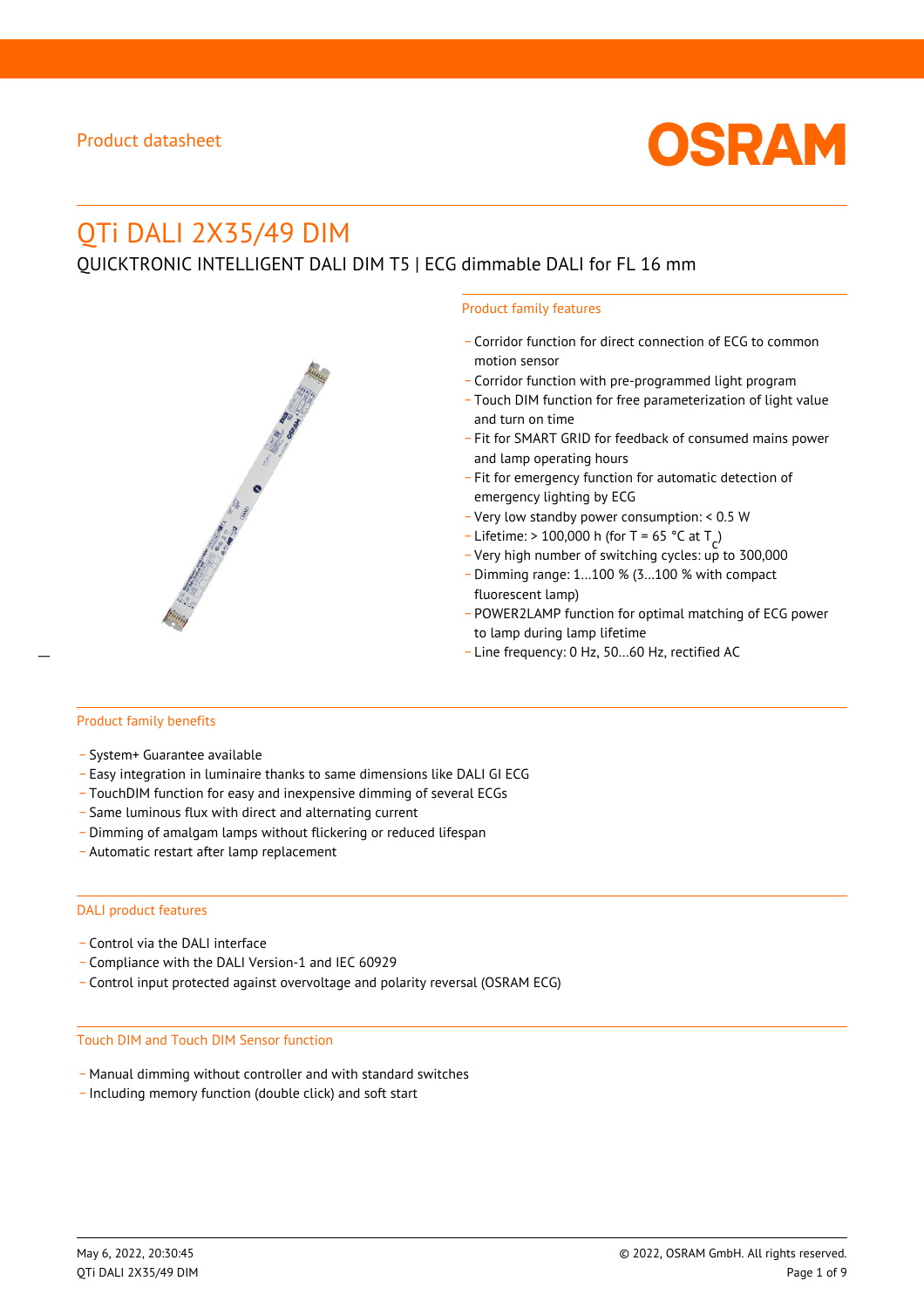### Areas of application

- \_ Suitable for use in emergency lighting systems as per EN 50172/DIN VDE 0108-100
- \_ Installation in emergency lighting systems according to IEC 61347-2-3, appendix J
- Industry
- Open-plan offices, corridors and storage rooms
- \_ Public buildings
- \_ Sports halls and factories
- .<br>- Strip lighting
- \_ Shop lighting

 $\overline{a}$ 

\_ Suitable for luminaires of protection class I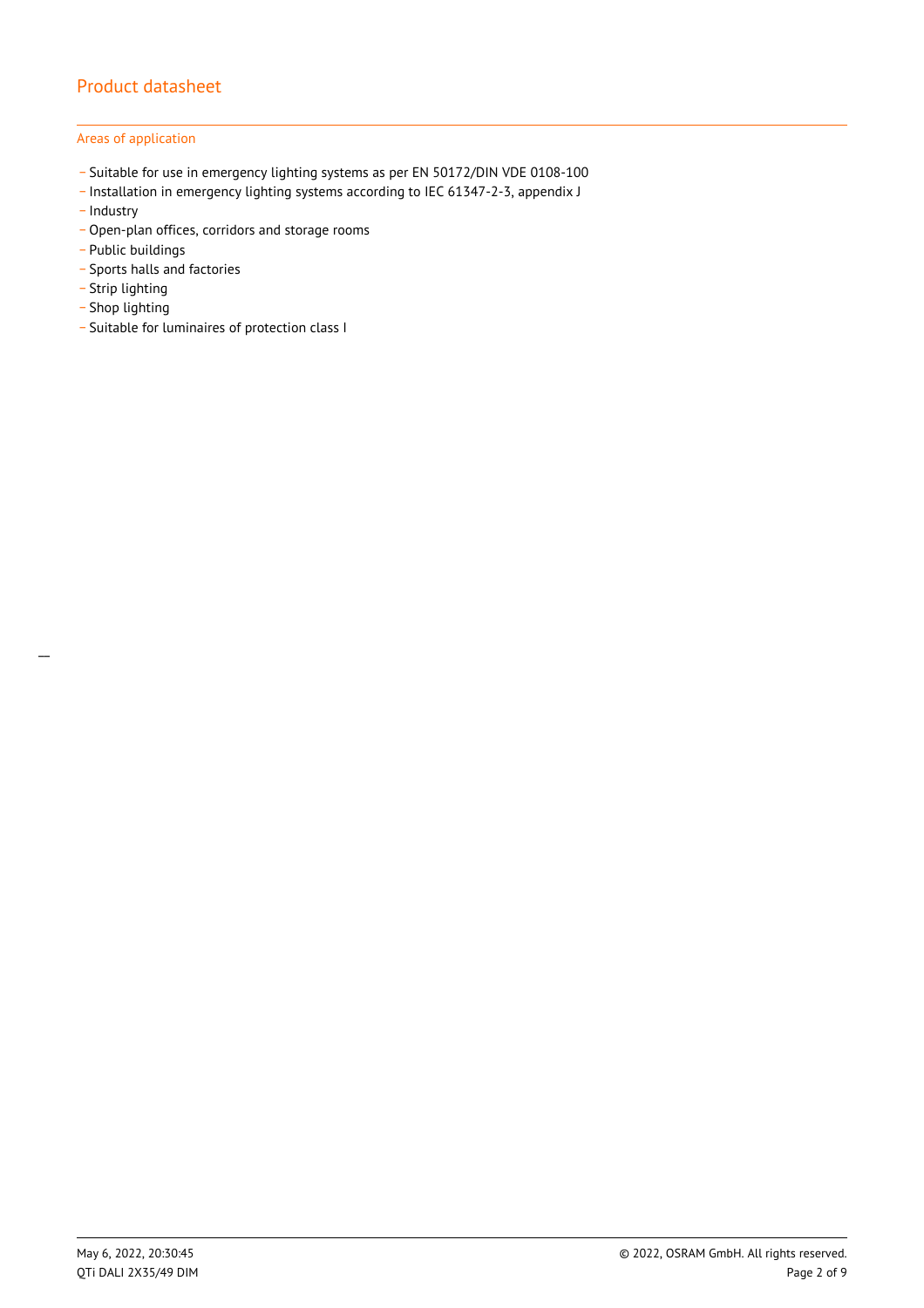### Technical data

### **Electrical data**

| Input voltage AC                         | 198264 V              |
|------------------------------------------|-----------------------|
| Nominal voltage                          | 220240 V              |
| <b>Mains frequency</b>                   | $5060$ Hz             |
| Input voltage DC                         | 154.276 V             |
| Maximum output power                     | $2 \times 49$ W       |
| <b>Efficiency in full-load</b>           | $95\%$ <sup>1)</sup>  |
| Networked standby power                  | < 0.25 W <sup>1</sup> |
| <b>Operating frequency</b>               | 44.120 kHz            |
| Max. ECG no. on circuit breaker 10 A (B) | $8^{2}$               |
| Max. ECG no. on circuit breaker 16 A (B) | $13^{2}$              |
| Inrush current                           | 45 A                  |

1) at 230 V, 50 Hz

2) Type B

 $\overline{a}$ 

## **Light technical data**

**Starting time** 0.6 s <sup>1)</sup>

 $1)$  Optimized preheat start

### **Dimensions & weight**



| Length                           | 423.0 mm                             |
|----------------------------------|--------------------------------------|
| <b>Width</b>                     | $30.0$ mm                            |
| <b>Height</b>                    | $21.0$ mm                            |
| Mounting hole spacing, length    | 415.0 mm                             |
| <b>Product weight</b>            | 370.00 g                             |
| Cable cross-section, output side | $0.51.5 / 0.51.0$ mm <sup>2 1)</sup> |
| Cable cross-section, input side  | $0.51.5 / 0.51.0$ mm <sup>2 1)</sup> |
|                                  |                                      |

1) Solid leads / Flexible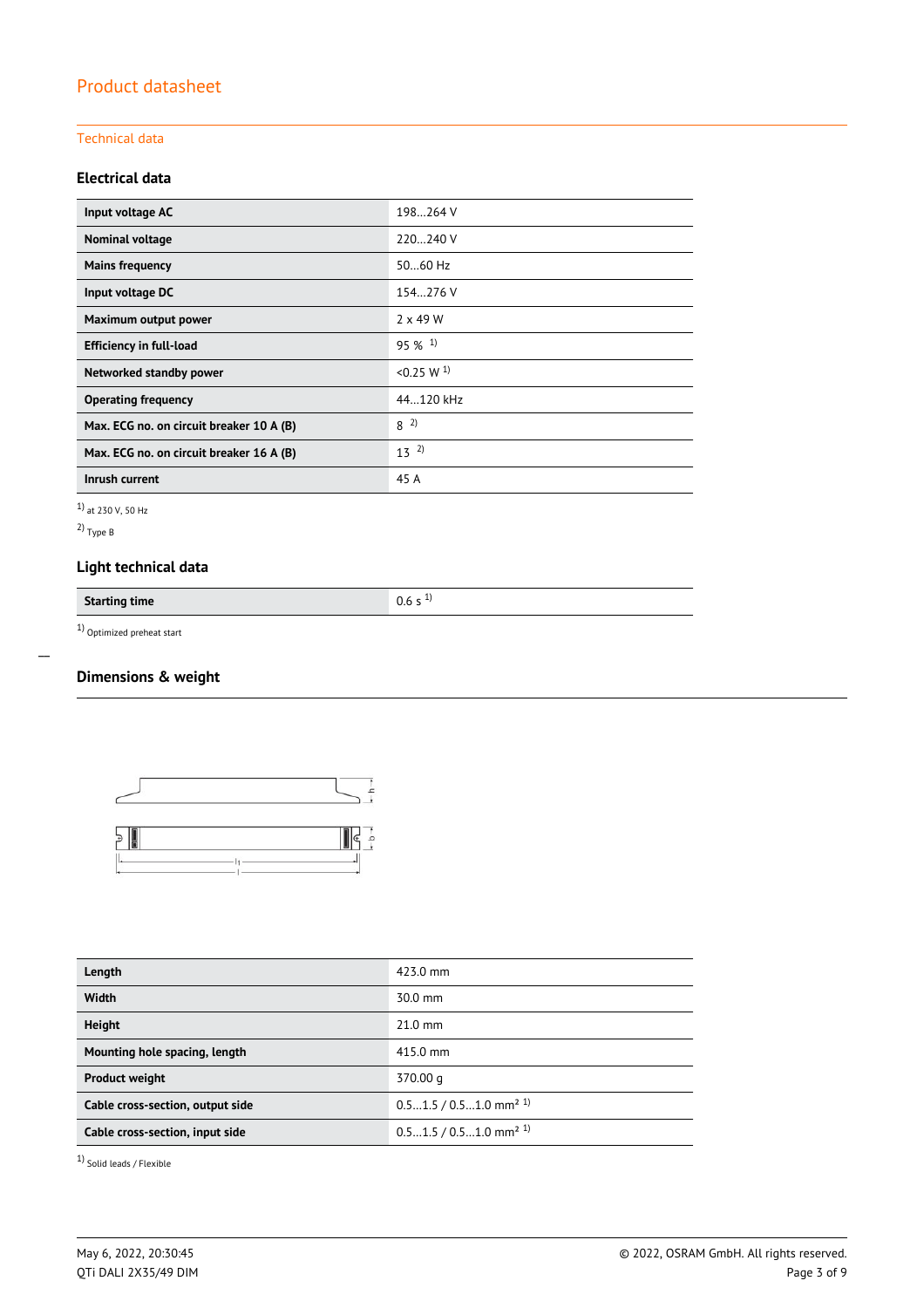### **Temperatures & operating conditions**

| Ambient temperature range                | +10+50 °C             |
|------------------------------------------|-----------------------|
| Permitted rel. humidity during operation | $585\%$ <sup>1)</sup> |

1) Maximum 56 days/year at 85 %

### **Lifespan**

| $-1.1 - 1.1$ | 11 H   |
|--------------|--------|
| $\mathbf{r}$ | . .    |
| . .          | n      |
| me           | .      |
|              | $\sim$ |

<sup>1)</sup> At T<sub>case</sub> = 65°C at T<sub>c</sub> point / 10% failure rate

### **Expected Lifetime**

| Product name     | Lamp group     |                              |        |        |       |
|------------------|----------------|------------------------------|--------|--------|-------|
|                  |                | ECG ambient temperature [ta] | 40     | 50     | 60    |
|                  | <b>HE 35 W</b> | Temperature at tc-point [°C] | 55     | 65     | 75    |
| OTi DALI 2X35/49 |                | Lifetime [h]                 | 100000 | 100000 | 90000 |
| <b>DIM</b>       |                | ECG ambient temperature [ta] | 40     | 50     | 60    |
|                  | HO 49 W        | Temperature at tc-point [°C] | 55     | 65     | 75    |
|                  |                | Lifetime [h]                 | 100000 | 100000 | 90000 |

### **Additional product data**

|  | Suitable for lamp power (2 lamps) | 3549 W |
|--|-----------------------------------|--------|
|--|-----------------------------------|--------|

### **Capabilities**

| <b>Dimming interface</b>               | DALI / Touch DIM / Touch DIM Sensor                              |
|----------------------------------------|------------------------------------------------------------------|
| <b>Dimming range</b>                   | $1100\%$ <sup>1)</sup>                                           |
| <b>Dimmable</b>                        | Yes                                                              |
| Overheating protection                 | Power reduction and switch off at $T > 75$ °C at the tc<br>point |
| Suitable for fixtures with prot. class |                                                                  |
| End of lamp life safety shutdown       | EOL T.2                                                          |
| Max. cable length to lamp/LED module   | $1.0 \text{ m} / 1.5 \text{ m}$                                  |
| Intended for no-load operation         | No                                                               |

1) Luminous flux

### **Certificates & standards**

| Approval marks - approval | VDE / VDE-EMC / EL / EAC / RCM / CCC |
|---------------------------|--------------------------------------|
|                           |                                      |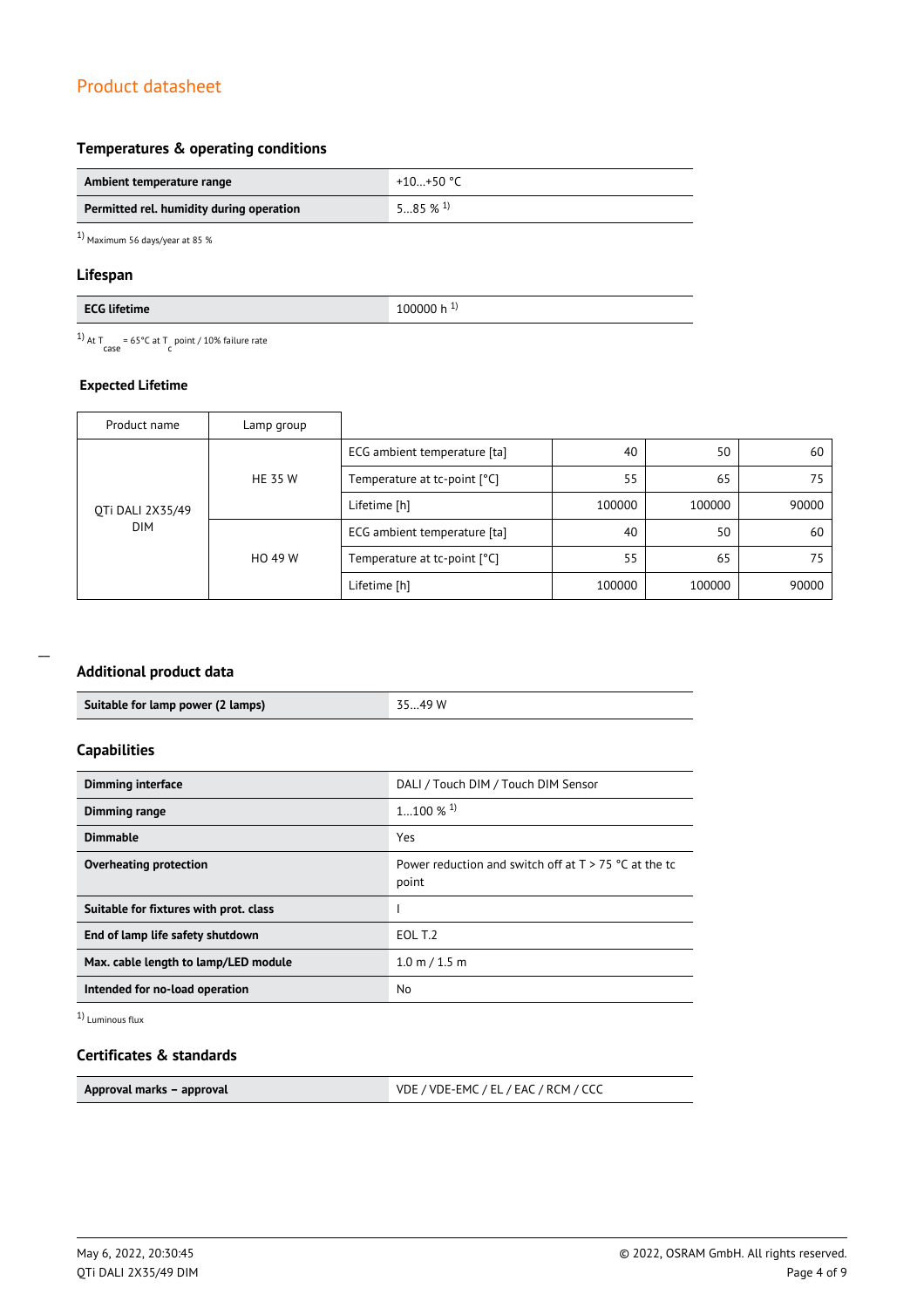| <b>Standards</b>        | Acc. to EN 55015; EN 55022/Acc. to EN 61547/Acc. to<br>IEC 61000-3-2/EN 61000-3-2/Acc. to EN 61347-2-<br>3/Acc. to EN 60929/Acc. to EN 55015:2006 +<br>A1:2007/Acc. to EN 61000-3-2/Acc. to EN 61547/Acc.<br>to IEC 62386-101:Ed1/Acc. to IEC 62386-102:Ed1 |  |
|-------------------------|-------------------------------------------------------------------------------------------------------------------------------------------------------------------------------------------------------------------------------------------------------------|--|
| EEI - Energy Label      | A1 BAT                                                                                                                                                                                                                                                      |  |
| <b>Protection class</b> |                                                                                                                                                                                                                                                             |  |
| Type of protection      | IP20                                                                                                                                                                                                                                                        |  |

### **Logistical data**

**Commodity code** 850410809000

### **Environmental information**

| Information according Art. 33 of EU Regulation (EC) 1907/2006 (REACh) |                                                                                                       |  |  |
|-----------------------------------------------------------------------|-------------------------------------------------------------------------------------------------------|--|--|
| <b>Date of Declaration</b>                                            | 06-05-2022                                                                                            |  |  |
| <b>Primary Article Identifier</b>                                     | 4050300870465                                                                                         |  |  |
| Candidate List Substance 1                                            | Lead                                                                                                  |  |  |
| CAS No. of substance 1                                                | 7439-92-1                                                                                             |  |  |
| <b>Safe Use Instruction</b>                                           | The identification of the Candidate List substance is<br>sufficient to allow safe use of the article. |  |  |
| Declaration No. in SCIP database                                      | 93adcde2-9310-46c8-8db7-c1003077d487                                                                  |  |  |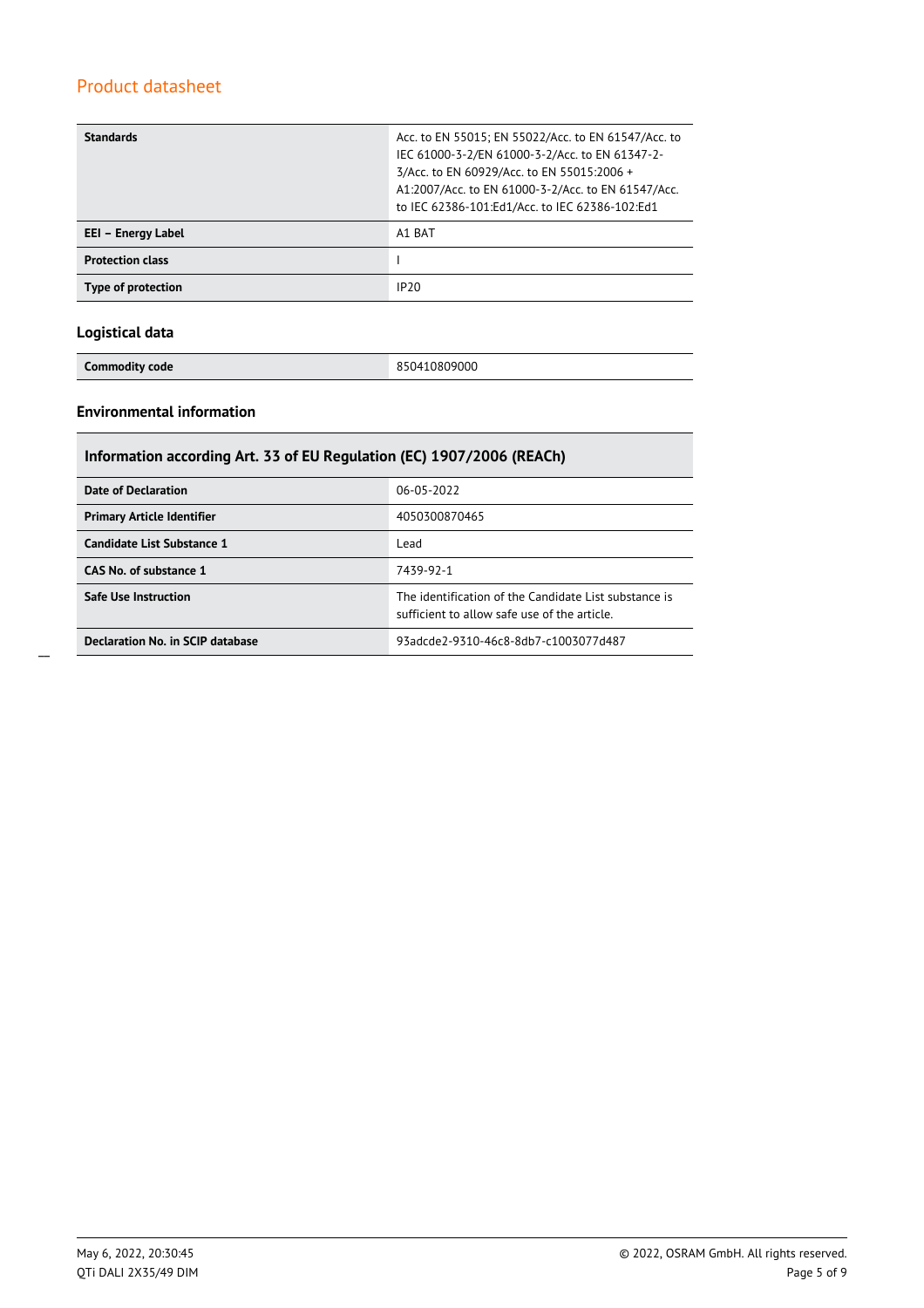### **Wiring Diagram**





 $\overline{a}$ 

319626\_QTi DALI 2x... DIM 493589\_Touch DIM Function - e.g. QTi DALI 1x... DIM



**DALI** control device  $\frac{1}{2}$ ECG  $\frac{3}{4}$  $\begin{array}{c}\n\overline{11} \\
\overline{21} \\
\overline{11}\n\end{array}$ --<br>--<br>-- DA<br>-- DA ECG  $3 +$ <br> $4 +$  $\frac{1}{2}$ 1<br>1<br>1<br>1<br>1<br>1<br>2 ECG  $3 +$ <br> $4 +$ 

493590\_Corridor Function - e.g. QTi DALI 1x... DIM 493666\_DALI wiring diagram - e.g. QTi DALI 1x... DIM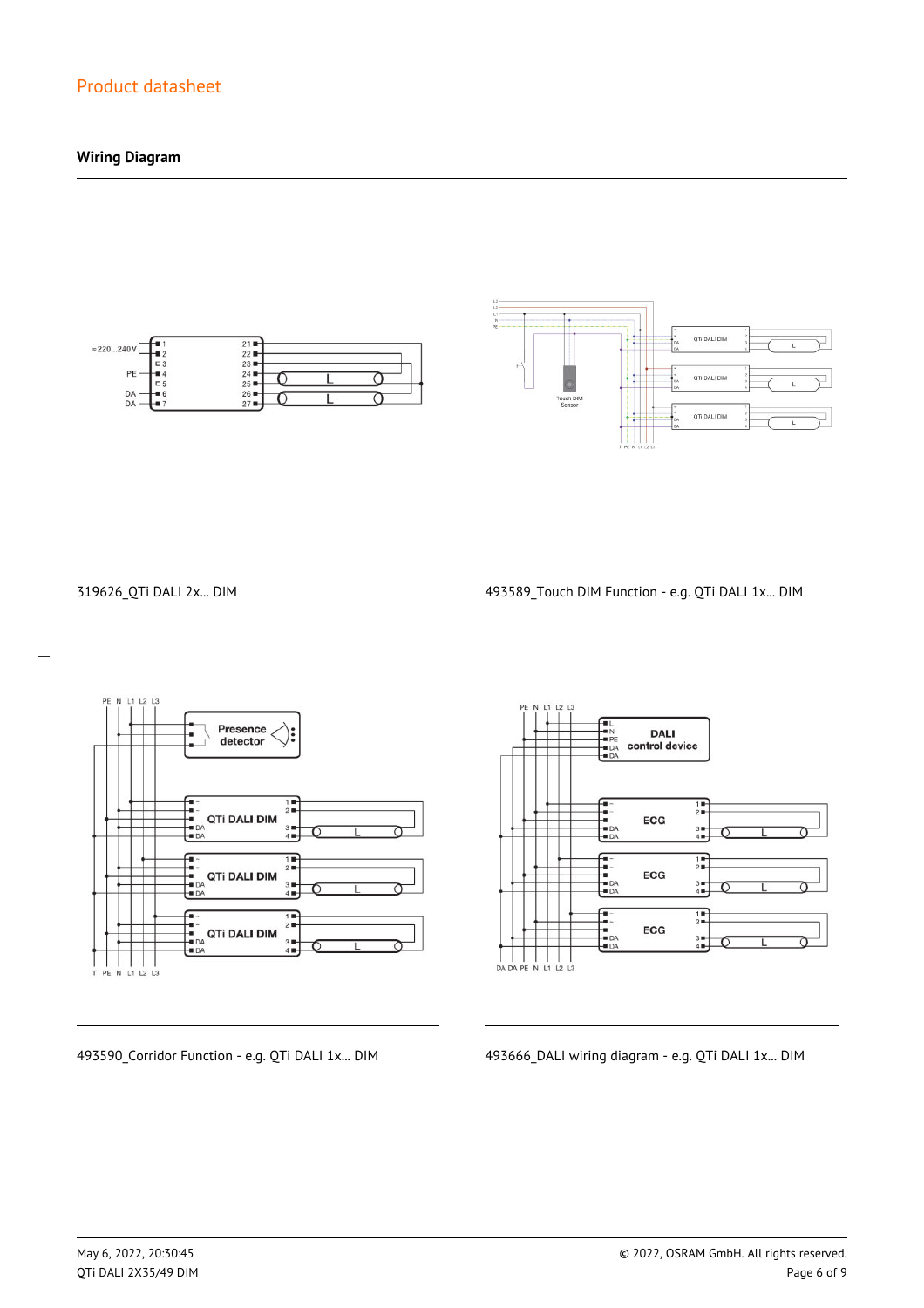#### Additional product information

\_ In order to achieve good radio interference suppression:1. Keep the cable between ECG and lamp as short as possible.2. The single lamp wires must be routed as close as possible to each other, whereas the lines of the different lamp ends must be routed separately.

### Download Data

|   | <b>File</b>                                                                                  |
|---|----------------------------------------------------------------------------------------------|
|   | User instruction<br>QUICKTRONIC QTi T5 DALI DIM                                              |
| ブ | Addon Technical Information<br>502689_Frequent switching Quicktronic                         |
| 大 | Addon Technical Information<br>502785 ECG lifetime - QUICKTRONIC (DALI) DIM                  |
| 大 | Certificates<br>335097_INOTEC                                                                |
|   | Certificates<br>QTI DALI VDE 40021252 210920                                                 |
|   | Certificates<br>335135 Manufacturer's declaration – Burning-in of fluorescent lamps          |
| 丈 | Certificates<br>335153 Manufacturer's declaration – Low stand-by                             |
| 玉 | Certificates<br>335154 Manufacturer's declaration – EN 55015:2006+A1:2007 (300 MHz)          |
| プ | Certificates<br>335169 Manufacturer's declaration – LampECG combinations: Frequent switching |
| 工 | Certificates<br>592319 EAC certificate for Quicktronics QT                                   |
| 了 | Certificates<br>504208_VDE-EMC-CERTIFICATE QTI DALI DIM                                      |
| 飞 | Declarations of conformity<br><b>QUICKTRONIC DIM CE 3364258 190821</b>                       |
| 人 | Operating instructions<br>592411 EAC QTi T5 DALI DIM                                         |
|   | CAD data 3-dim<br>313428 423x30x21 1881282                                                   |
|   | CAD data 3-dim<br>313430_423x30x21 1881282                                                   |
|   | CAD data 3-dim<br>313444_423x30x21 1881282                                                   |
|   | CAD data PDF<br>313416 423x30x21 1881282                                                     |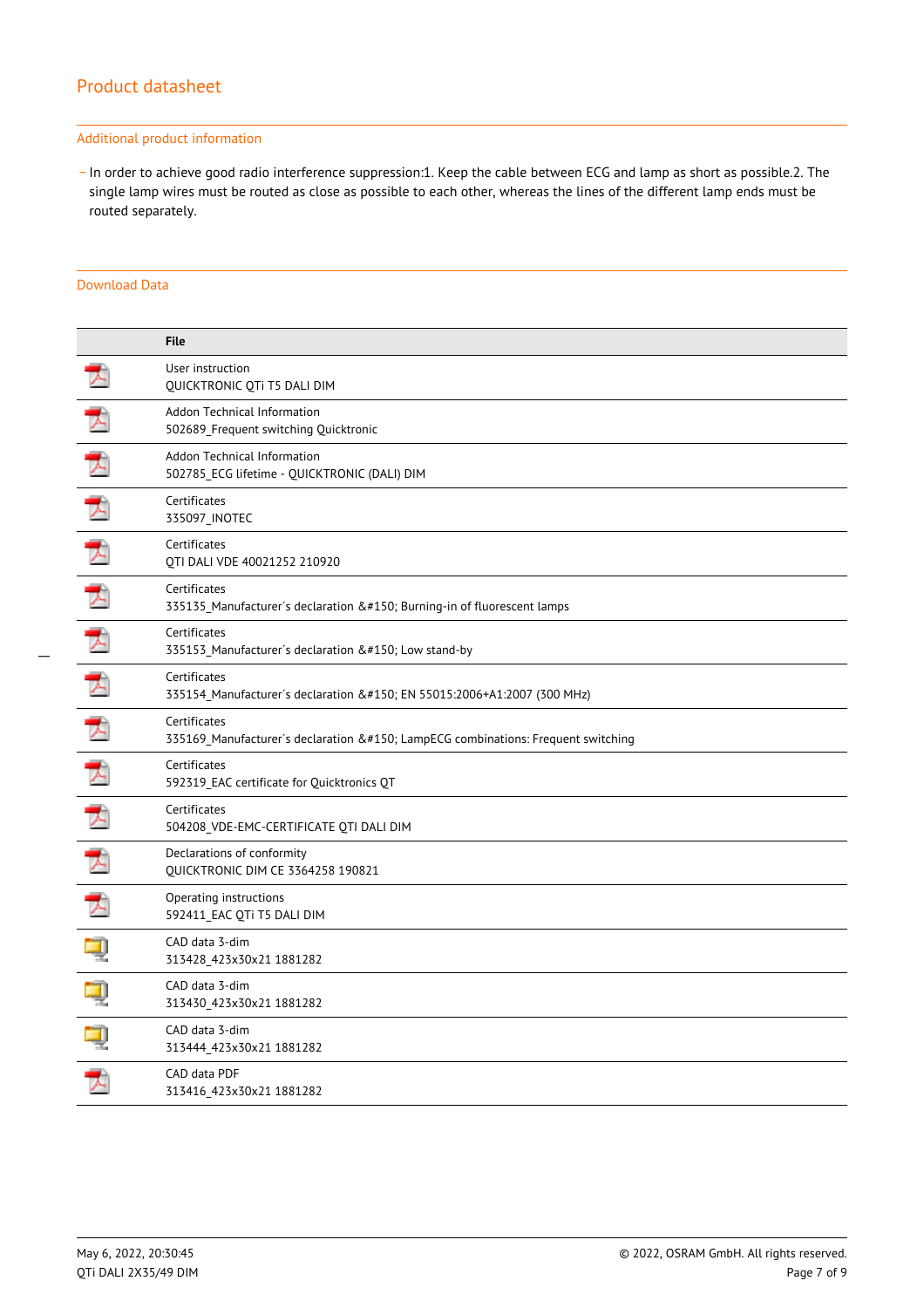#### Ecodesign regulation information:

Separate control gear and light sources must be disposed of at certified disposal companies in accordance with Directive 2012/19/EU (WEEE) in the EU and with Waste Electrical and Electronic Equipment (WEEE) Regulations 2013 in the UK. For this purpose, collection points for recycling centres and take-back systems (CRSO) are available from retailers or private disposal companies, which accept separate control gear and light sources free of charge. In this way, raw materials are conserved and materials are recycled.

#### Logistical Data

| <b>Product code</b> | <b>Product description</b> | Packaging unit (Pieces/Unit) | Dimensions (length x width x<br>height) | <b>Volume</b>       | <b>Gross weight</b> |
|---------------------|----------------------------|------------------------------|-----------------------------------------|---------------------|---------------------|
| 4050300870465       | OTI DALI 2X35/49 DIM       | Shipping carton box<br>20    | 435 mm x 96 mm x 170 mm                 | $7.10 \text{ dm}^3$ | 7642.00 a           |

The mentioned product code describes the smallest quantity unit which can be ordered. One shipping unit can contain one or more single products. When placing an order, for the quantity please enter single or multiples of a shipping unit.

#### References / Links

For more information on the system guarantee and the terms and conditions of the guarantee visit

<www.osram.com/system-guarantee>

#### Disclaimer

 $\overline{a}$ 

Subject to change without notice. Errors and omission excepted. Always make sure to use the most recent release.